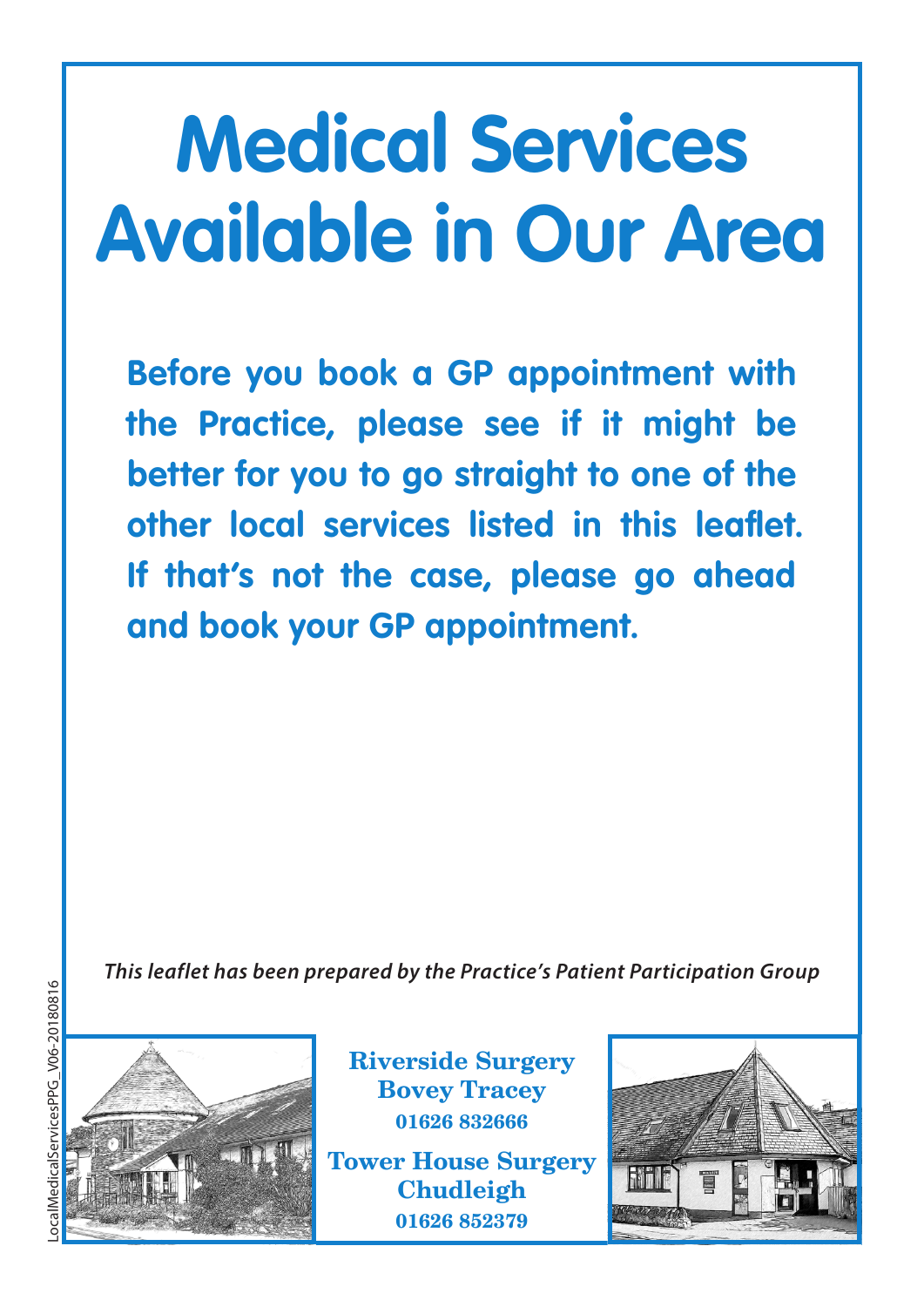#### **For life-threatening conditions such as the following, call 999 immediately:**

Severe chest pain or severe breathing difficulty Unconsciousness or severe blood loss Severe burns or scalds, or choking Suspected stroke, fitting or concussion Severe allergic reactions

## **If it is not a life-threatening condition, there are other options:**

For minor injuries like those listed below, you can go to the surgery during opening hours (except for broken bones—these always require hospital treatment):

Minor scalds and burns, cuts and grazes Foreign bodies such as splinters Minor head injuries from a low fall Muscle or joint injury, sprains and strains Skin complaints Insect/animal/human bites or stings Localised allergic reactions and infections Minor eye injuries, infections and wounds Emergency contraception

Many of these types of problem can be dealt with at the surgery by a nurse or doctor between 8.30am and 6.00pm on weekdays. When the surgery is closed, the nearest **Minor Injuries Unit** is at Newton Abbot Hospital:

- ❖ While our surgeries are closed and only between 8.00am and 10.00pm, phone **01626 324500**.
- ❖ At all other times, please phone **111** for advice.

## **Minor Ailments and Conditions such as:**

Teething and nappy rash Hay fever, cold sores, mouth ulcers Diarrhoea, thrush, uncomplicated urinary tract infections Skin rashes, impetigo, threadworms, athlete's foot Eye infections, coughs, colds, sore throats, blocked nose, or ear ache

❖ You can go to your local **pharmacy/chemist** for advice, or phone **111**, or visit **NHS Choices** at: www.nhs.co.uk.

All pharmacies have staff who are trained to treat minor ailments and the conditions listed above. They usually have an area or consulting room if you want to have a conversation in private in confidence. They will tell you if they think you need to seek other medical advice. They can also help you understand the medicines you are taking and how to get the best from them.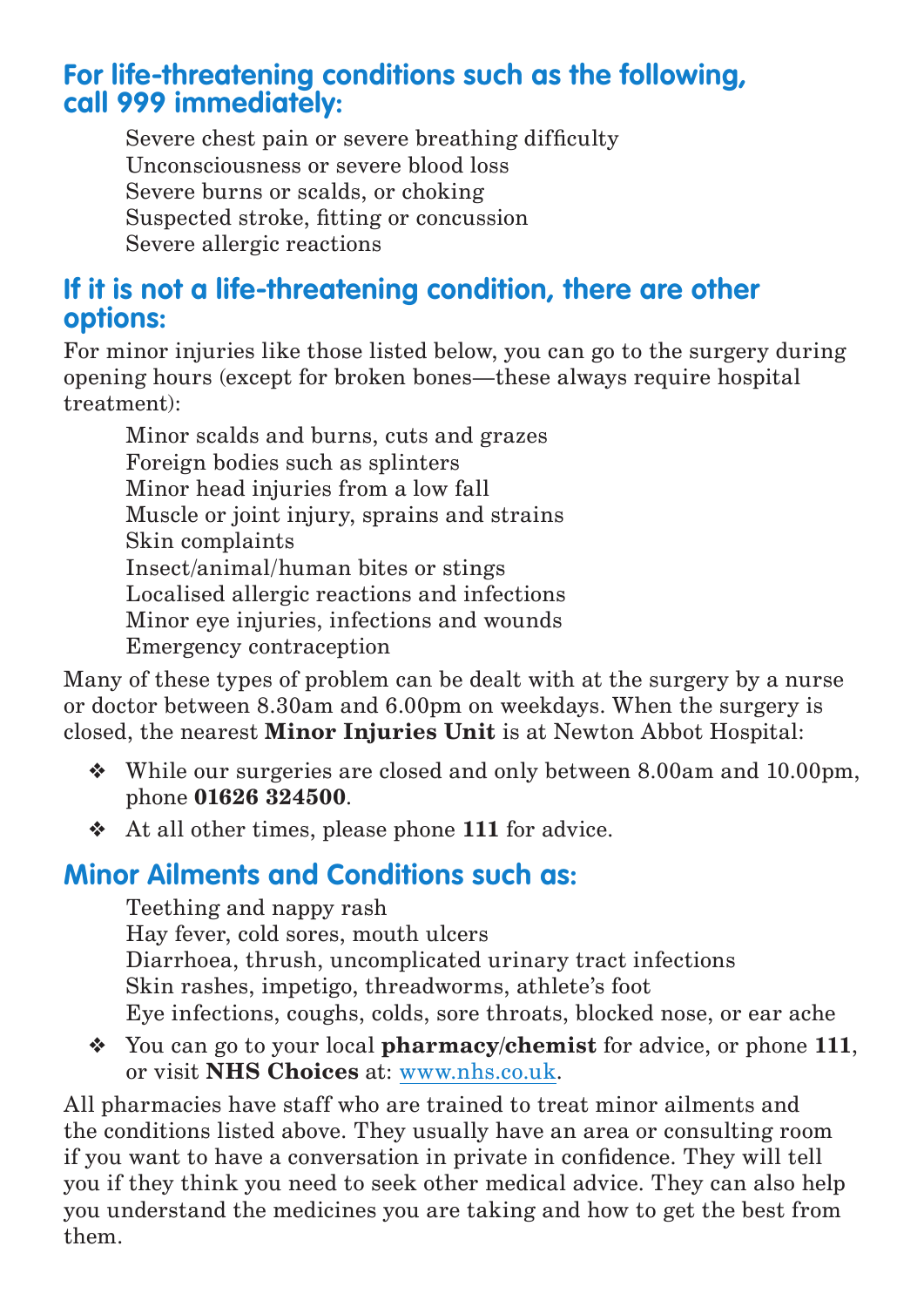# **Mental health concerns (for over 18s):**

Panic attacks or anxiety, excessive worry, health anxiety Depression, low mood, social anxiety and shyness, bulimia Obsessive compulsive disorder Post traumatic stress disorder, phobias

You can ask the **Depression and Anxiety Service** for advice:

❖ Monday to Friday, 9.00am to 5.00pm, phone **01626 203500**.

# **Babies, children and parenting**

Baby and child growth and development Childhood conditions, allergies and infections Breastfeeding, bottle feeding and weaning, teething Post natal depression Child behaviour issues, e.g. sleeping, eating, tantrums Support with parenting, family health and relationships

For support for babies and parenting, contact the **Health Visitors' Team**:

❖ Phone **0333 234 1901**.

# **Sexual health—advice and treatments**

For contraceptive prescriptions (including implants) and advice Testing for sexually transmitted diseases Symptoms such as vaginal discharge

**Sexual Health Clinics** are based at Newton Abbot Hospital and Castle Circus Health Centre, Torquay. You can contact the Clinics in confidence:

❖ Phone **01803 656500**.

#### **Community nursing support for housebound patients seen by District Nurse:**

Wound care, care at home after discharge End of life care Continence assessment Equipment assessment

You can contact the **Torbay and South Devon Community Nursing Team** by phoning the appropriate number listed below:

- ❖ Monday to Friday, from 8.30am to 4.30pm, phone **01626 852379**. This number will be answered by Tower House surgery in Chudleigh where they will take your message and pass it on to the Health Visitors' Team.
- ❖ Monday to Friday, between 7.00am and 8.30am and between 4.30pm and 7.00pm—phone **0300 333 6602**.
- ❖ At all other times, please phone **111** for advice.